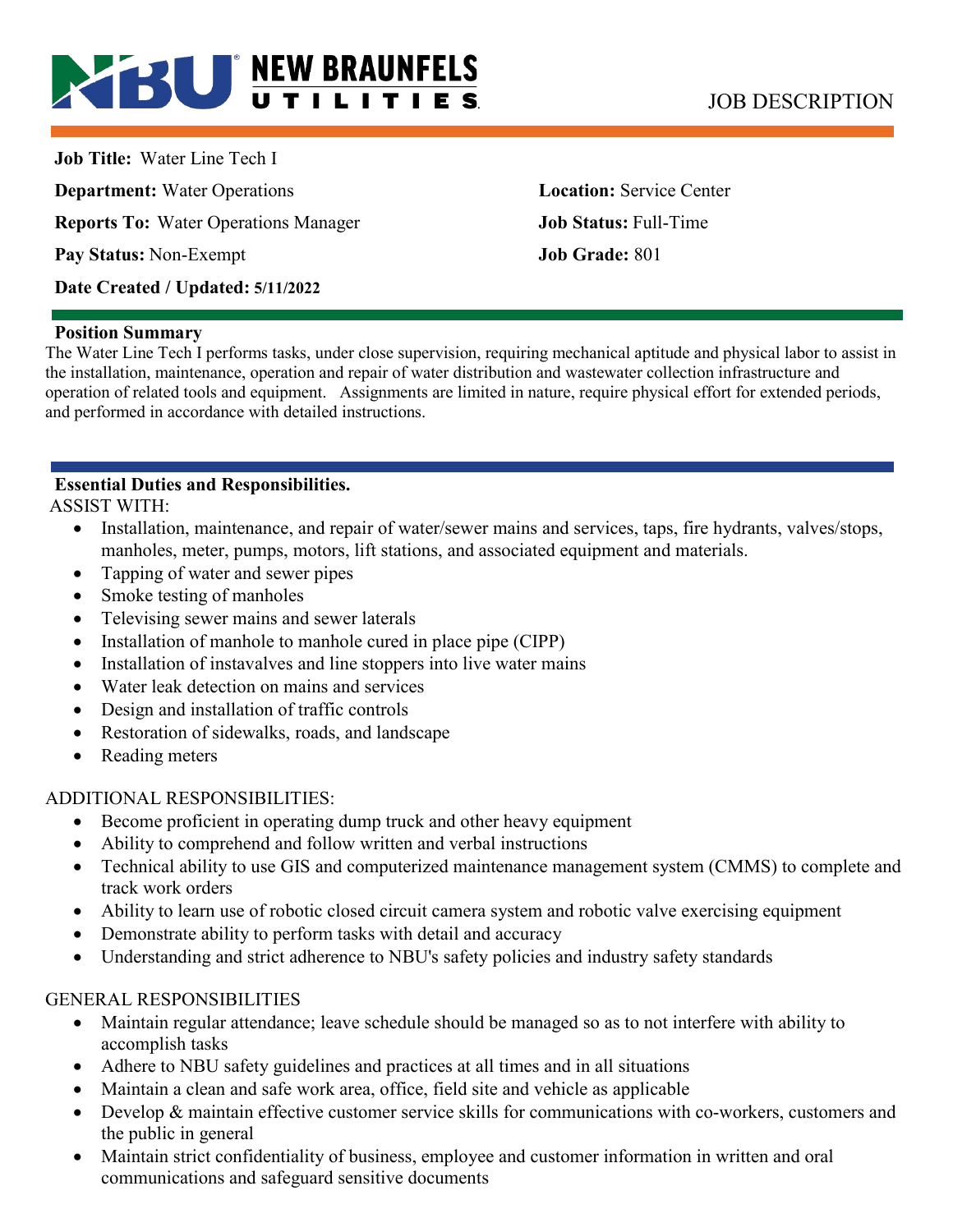- Adhere to NBU policies and procedures
- Exemplifies NBU Core Values of Integrity, Stewardship, Team and Safety
- Participate in and support initiatives to reach annual NBU Performance Measures

#### **Formal Education and Work Experience Requirements**

Degree/Diploma Obtained: High School Diploma/GED Field of Study: General Studies

Work Experience Time Frame: One Year or More

Other:

#### **Certification and Licensures Requirements**

- Must obtain a Class 'A' Commercial Driver's License with Tanker Endorsement within nine month's of employment

- Hazardous Materials Endorsement required within six month's of age eligibility

#### **Other Minimum Qualifications**

- Valid driver's license required. Driving record will be periodically reviewed as a condition of employment
- Must be able to learn to operate a dump truck and other heavy equipment
- Flexibility in work schedule including holidays, weekends, and after hours is required
- On call duty (24 hours per day, 7 days per week, for one week) will be required on a periodic basis
- Physical examination, background check, driving record review, and drug screening is required prior to receiving job offer
- Must reside within a thirty minute response time of the NBU Service Center as measured by an internet mapping tool

|                        | No Knowledge | Beginner    | Intermediate | Expert |
|------------------------|--------------|-------------|--------------|--------|
| Arc GIS                |              | $\boxtimes$ |              |        |
| AutoCAD                | ⊠            | Г           | П            |        |
| <b>Crystal Reports</b> | ⊠            | Г           |              |        |
| Microsoft Access       |              | $\boxtimes$ | Г            |        |
| Microsoft Excel        |              | $\boxtimes$ |              |        |
| Microsoft Word         |              | $\boxtimes$ |              |        |
| Microsoft Publisher    | $\boxtimes$  |             |              |        |
| Microsoft PowerPoint   | $\boxtimes$  |             |              |        |

#### **Knowledge of Computer Software**

#### **Other Software Knowledge**

CMMS, PipeTech (Nasco PACP/LACP/MACP coding software), Leak Detection Analyzing Equipment, MCare, Halogen, ADP, Telog (SCADA for lifts and manholes)

#### **Experience with Machines, Tools, Equipment and Other Work Aids**

Gas detectors, Water flow testing equipment and software, Heavy Equipment, Cured in Place Pipe installation equipment, CCTV Camera equipment, Leak Detection Correlators, Leak Detection Data Loggers, Leak Detection Ground Mics, Lateral Reinstatement Robotic Equipment, Robotic valve exercising equipment, Combo-Units, Boring Equipment, Line Stopping Equipment, Pressurized Valve Installation Equipment, Pumps, Welding Equipment, Uni-Hoist, Smoke Testing and Vacuum Testing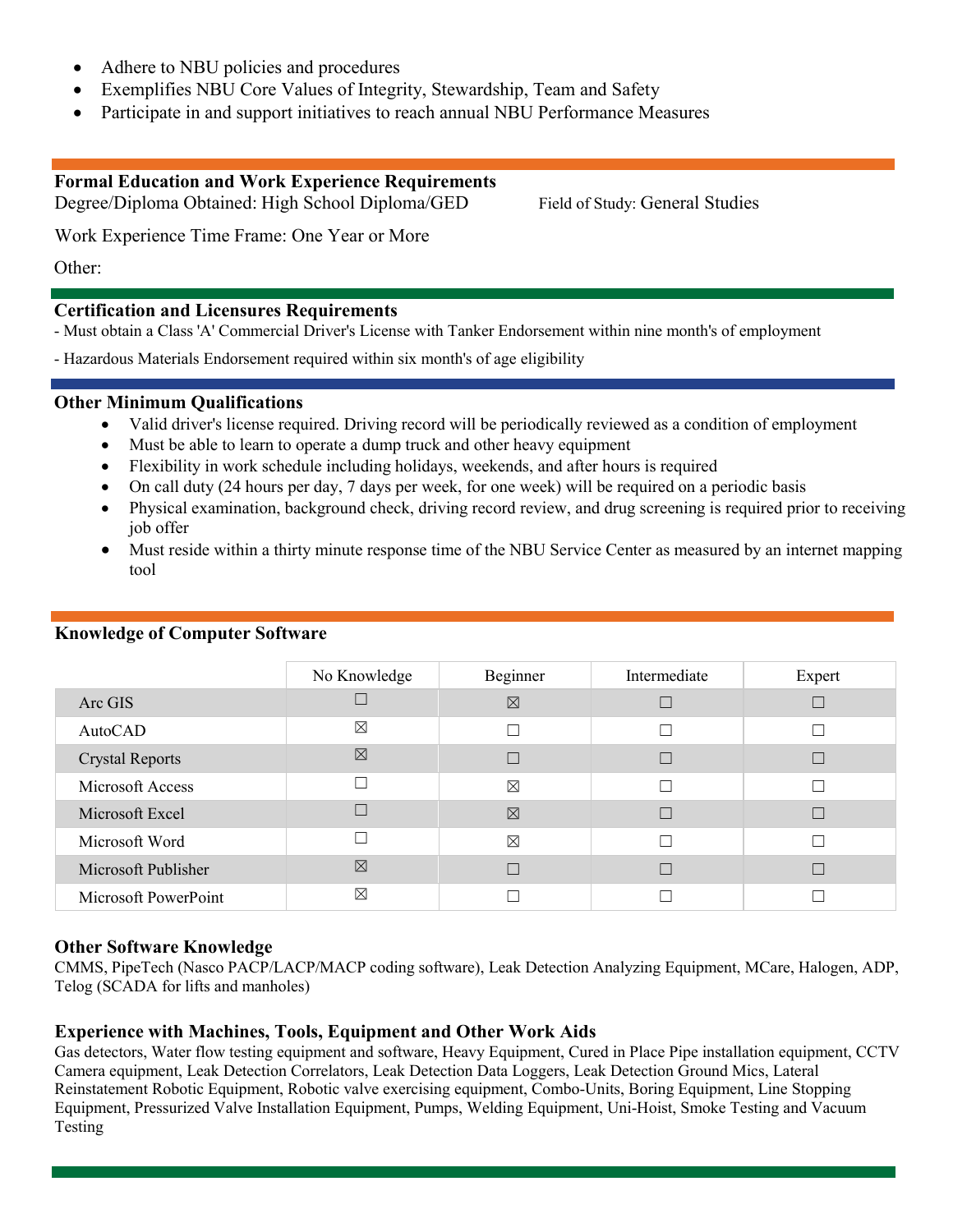#### **Physical Demands**

- **Standing: Constantly**
- $\Box$  Making Presentations
- ☒ Observing Work Site
- ☒ Observing Work Duties
- ☒ Communication with Co-Workers

**Fine Dexterity:** Frequently

- ☒ Computer Keyboard
- $\boxtimes$  Telephone Keypad
- $\Box$  Calculator
- $\Box$  Calibrating Equipment

**Walking:** Constantly ☒ To Other Departments/Offices/Office Equipment ☒ Around Worksite

**Lifting:** Constantly

- $\boxtimes$  Supplies
- $\boxtimes$  Equipment
- $\Box$  Files

# **Carrying:** Constantly

- $\boxtimes$  Supplies
- $\boxtimes$  Equipment
- $\Box$  Files

**Sitting: Occasionally** 

- ☒ Desk Work
- ☒ Meetings
- $\boxtimes$  Driving

# **Reaching:** Constantly

- $\boxtimes$  For Supplies
- □ For Files

# **Handling:** Frequently

☒ Paperwork

☐ Monies

**Kneeling:** Constantly  $\Box$  Filing in Lower Drawers ☒ Retrieving Items from Lower Shelves/Ground

# **Pushing/Pulling:** Constantly

- $\Box$  File Drawers
- $\boxtimes$  Equipment
- $\Box$  Table and Chairs
- ☒ Hose

### **Climbing:** Constantly

- ☒ Stairs
- ☒ Ladder
- ☒ Step Stool
- ☒ Onto Equipment

## **Vision:** Constantly

- $\boxtimes$  Reading
- ☒ Computer Screen
- $\boxtimes$  Driving
- ☒ Observing Worksite

### **Foot Controls:** Constantly

 $\boxtimes$  Driving ☒ Operating Heavy Equipment  $\Box$  Dictaphone

# **Balancing:** Constantly

- ☒ On Ladder
- ☒ On Equipment
- □ On Step Stool

# **Bending:** Constantly

- $\Box$  Filing in Lower Drawers
- ☒ Retrieving Items from Lower Shelves/Ground
- $\boxtimes$  Making Repairs

# **Crouching:** Constantly

- $\Box$  Filing in Lower Drawers
- ☒ Retrieving Items from Lower Shelves/Ground

**Crawling:** Frequently ☒ Under Equipment

 $\boxtimes$  Inside Attics/Pipes/Ditches

**Hearing:** Constantly ☒ Communication Via Telephone/Radio/To Co-Workers/Public  $\boxtimes$  Listening to Equipment

**Twisting:** Frequently  $\Box$  From Computer to Telephone ☒ Getting Inside Vehicle

**Talking:** Constantly ☒ Communication Via Telephone/Radio/To Co-Workers/Public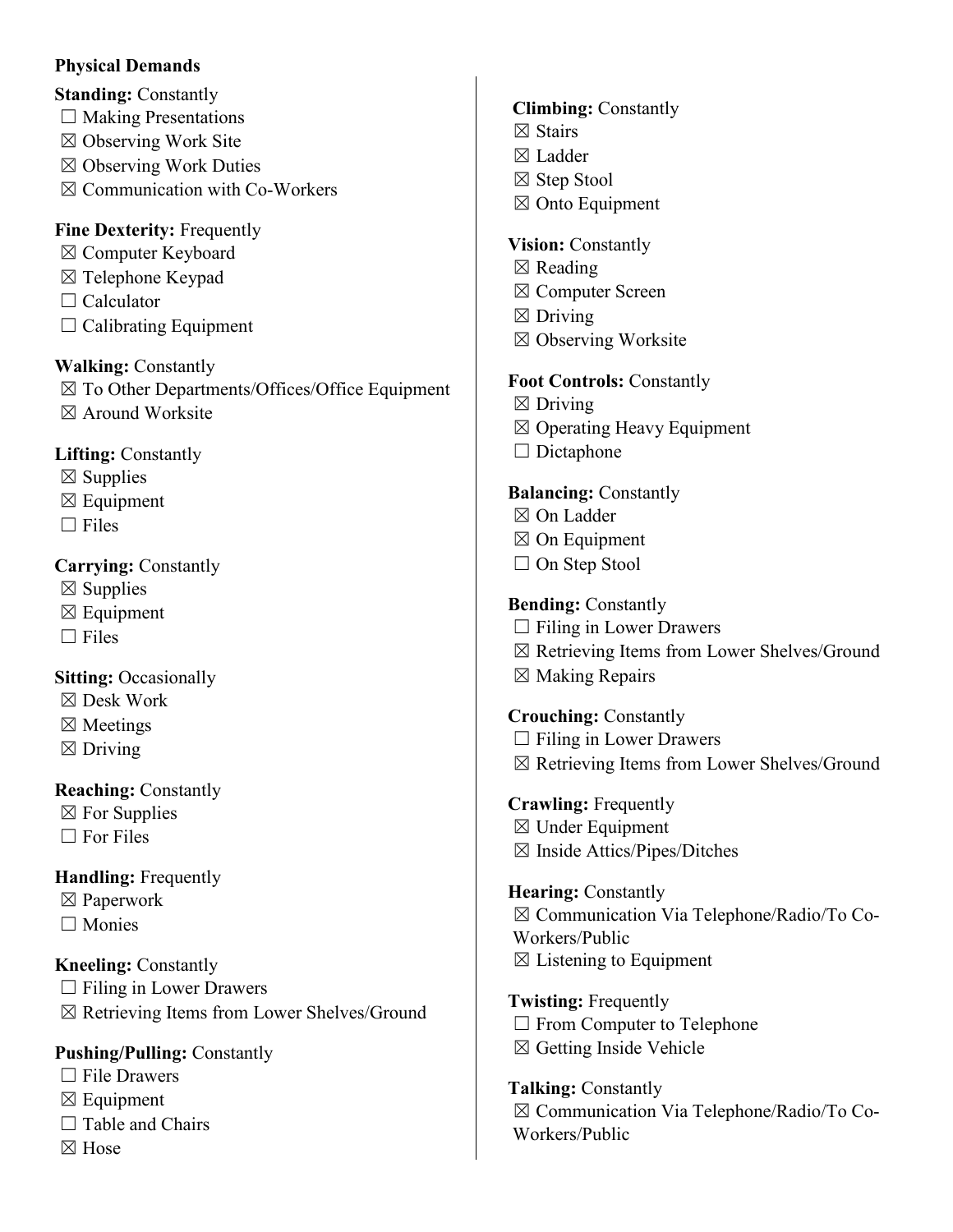#### **Other**

Whole Body Vibration: Occasionally - Caused by operating heavy equipment

# **Environmental Factors**

|                                                                                     | Never  | Seasonally  | Several<br>Times Per<br>Year | Several<br>Times Per<br>Month | Several<br>Times Per<br>Week | Daily       |
|-------------------------------------------------------------------------------------|--------|-------------|------------------------------|-------------------------------|------------------------------|-------------|
| Extreme Temperature (Heat,<br>cold, extreme temp. change)                           | $\Box$ | $\boxtimes$ | П                            | $\Box$                        | $\Box$                       |             |
| Wetness and/or humidity<br>(bodily discomfort from<br>moisture)                     | ┍      |             | П                            |                               | П                            | $\boxtimes$ |
| Respiratory Hazards (Fumes,<br>gases, chemicals, dust, and<br>dirt)                 | П      |             | $\Box$                       | П                             | $\Box$                       | $\boxtimes$ |
| Noise and Vibration<br>(sufficient to cause hearing<br>loss)                        |        |             |                              |                               | $\Box$                       | $\boxtimes$ |
| Physical Hazards (High<br>voltage, dangerous<br>machinery, aggressive<br>Customers) | П      |             | $\Box$                       | $\Box$                        | $\Box$                       | $\boxtimes$ |

### **Health and Safety Conditions**

|                           | Never<br>(Never Occurs) | Rarely<br>(Less than 1)<br>hour per week) | Occasionally<br>$(1/3)$ or more of<br>the time) | Frequently<br>(From $1/3$ to $2/3$<br>of the time) | Constantly<br>$(2/3)$ or more of<br>the time) |
|---------------------------|-------------------------|-------------------------------------------|-------------------------------------------------|----------------------------------------------------|-----------------------------------------------|
| <b>Mechanical Hazards</b> |                         | $\Box$                                    | П                                               |                                                    | $\boxtimes$                                   |
| <b>Chemical Hazards</b>   |                         | $\Box$                                    | $\Box$                                          | ⊠                                                  |                                               |
| <b>Electrical Hazards</b> |                         | $\Box$                                    | $\boxtimes$                                     |                                                    | П                                             |
| Fire Hazards              |                         | Г                                         | $\boxtimes$                                     | ٦                                                  |                                               |
| Explosives                |                         | $\Box$                                    | $\Box$                                          | ×                                                  | $\boxtimes$                                   |
| Communicable Diseases     |                         | Г                                         | П                                               |                                                    | $\boxtimes$                                   |
| Physical Danger or Abuse  |                         | $\Box$                                    |                                                 |                                                    | $\boxtimes$                                   |

### **Other**

Click or tap here to enter text.

# **Primary Work Environment: Outdoors/Field**

Other: Click or tap here to enter text.